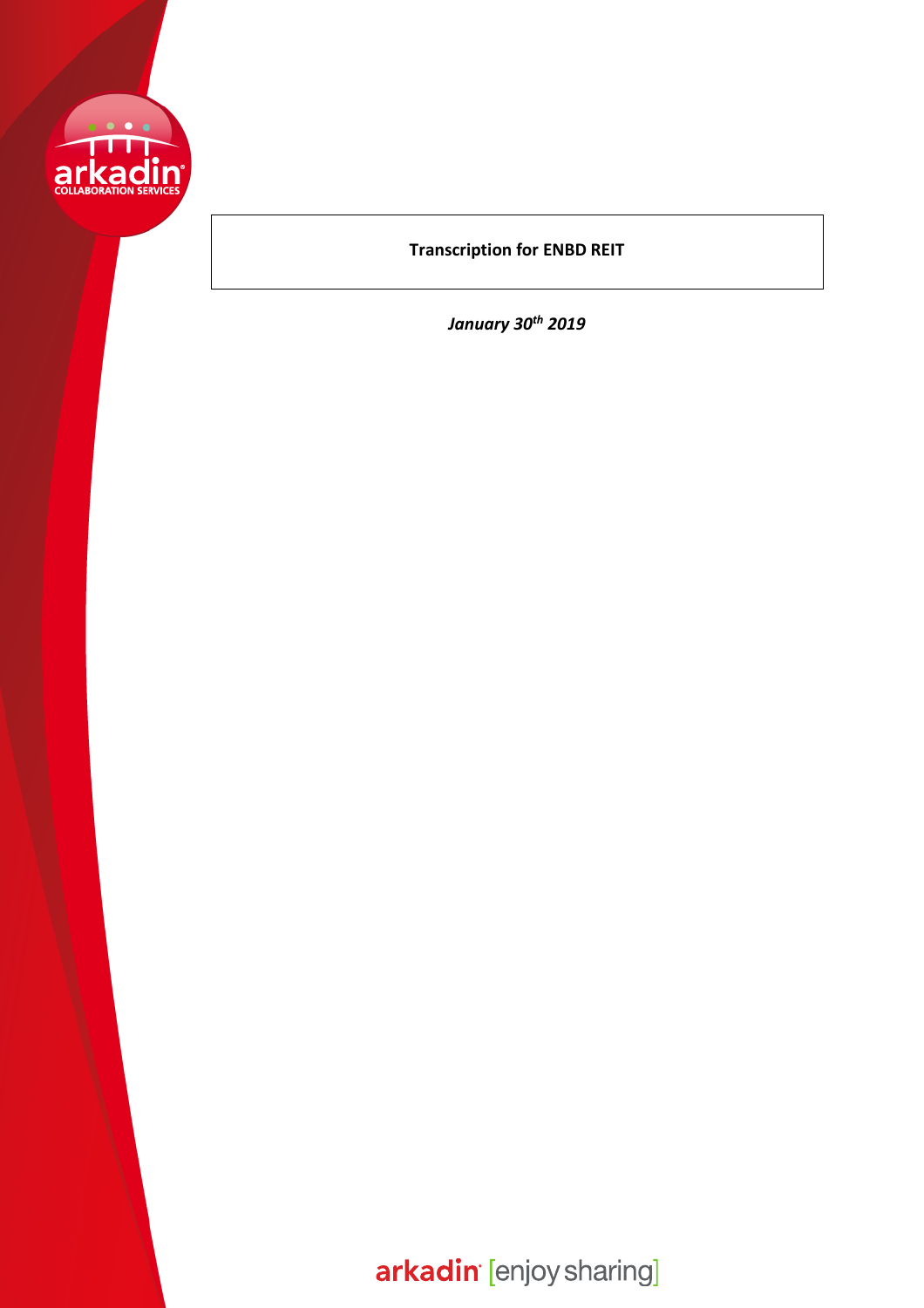

### **Corporate Participants**

**Harshjit Oza** *SHUAA Capital*

**Salman Bajwa** *ENBD REIT – Head of Asset Management*

**Anthony Taylor** *ENBD REIT – Head of Real Estate*

**Muhammad Asif Siddique** *ENBD REIT – CFO*

### **Presentation**

#### **Operator**

Ladies and gentlemen, welcome to ENBD REIT  $31<sup>st</sup>$  December 2018 NAV Quarterly Update call. I will now hand you over to Harshjit Oza from SHUAA Capital. Sir, you may begin.

#### **Harshjit Oza**

Good morning and good afternoon everyone. Thank you all for joining with us for ENBD REIT 31<sup>st</sup> December 2018 NAV Quarterly Update call.

*[Introductions]*

I will now request Salman to go ahead with his remarks.

#### **Salman Bajwa**

Good afternoon everyone and welcome to our analyst call for the quarter ended 31st December 2018. *[Introductions]*

A warm welcome to everyone joining the call today. In a moment, I will hand over to these gentlemen to take us through the performance for the period, but first I will give you a brief overview of significant events in Q4 2018.

You will be aware that in November of last year we held a general meeting where reduction in share capital was approved, as well as a new appointment to the board. The former is now waiting for approval by the DIFC Court, and we hope to receive confirmation on this during the coming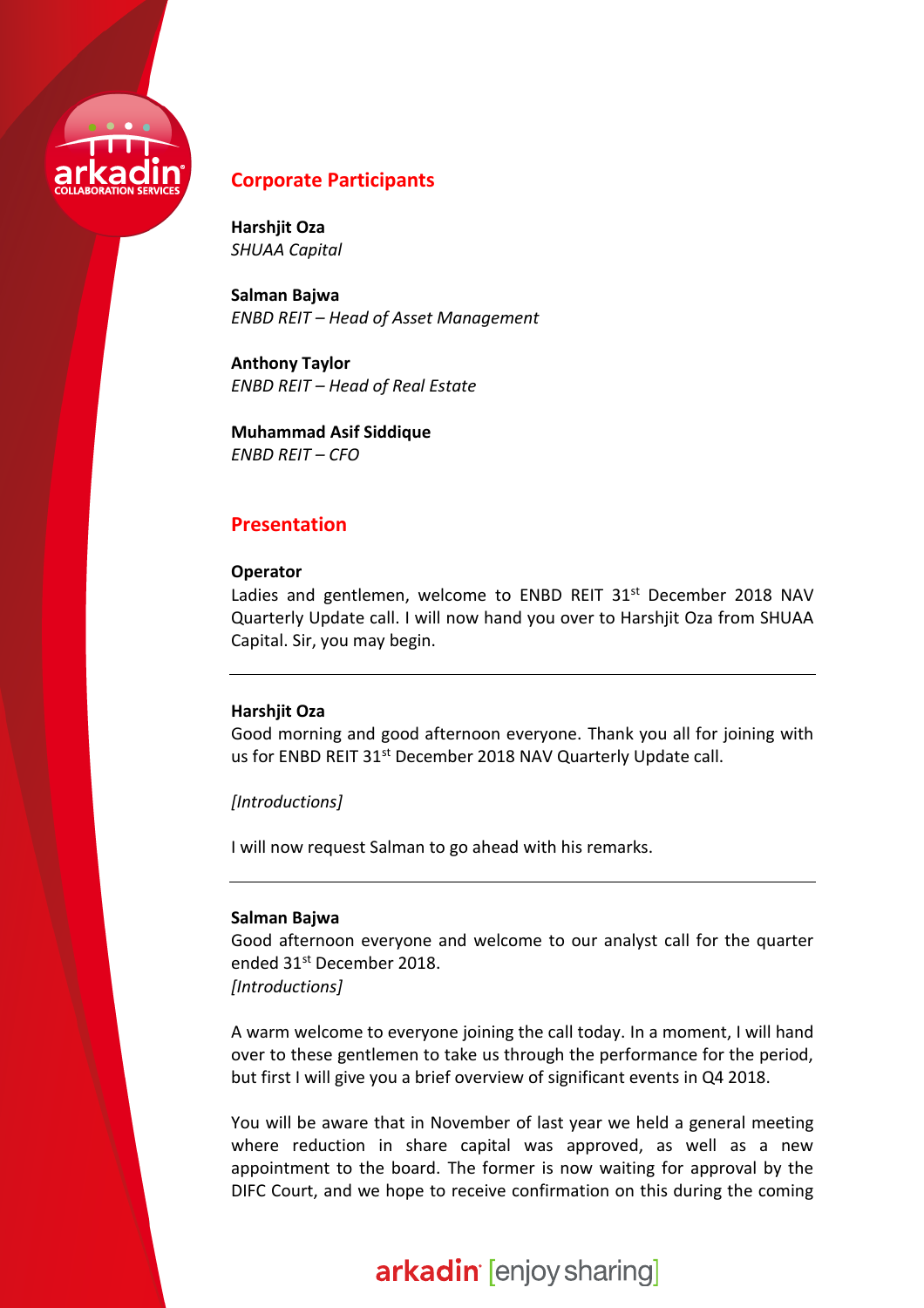

weeks. Once that approval is received, we will be in a position to distribute the declared interim dividend. Meanwhile, there have been updates to the board of directors. In addition to Khalid Al Fahim's appointment at the November general meeting, the board has since accepted the resignation of David Marshall and confirmed the appointment of Mr Ali Al Mazroei. We welcome both Khalid and Ali to the board and look forward to the guidance that they will provide to management. We would also like to t hank David Marshall for his time and effort as director.

I will now hand over to Anthony to take us through the recent performance highlights.

#### **Anthony Taylor**

We're starting on slide four where we have a snapshot of some of ENBD REIT's key metrics as at  $31<sup>st</sup>$  December. I will be brief here, because as you can see, the numbers remained more or less consistent on the previous quarter. The property portfolio value is slightly down on the first half of 2018 from \$459 million to \$456 million, reflective of downward pressures in the local real estate market, but on balance we think that the value of our holdings has so far proved robust. This is, to a large extent, due to our diversification strategy that we have been successful implementing. The portfolio still comprises 11 properties covering the office, residential and alternative asset class.

In terms of portfolio composition, our holdings are 64% office, 18% residential, and 18% alternative. Occupancy in the portfolio is followed at 88% and the unexpired lease term or WAULT stands at 3.61 years. Loan to value and gross yields have remained steady over the period.

ENBD REIT's NAV now stands at \$284 million or \$1.11 U.S. dollars per share, showing a decline of just \$1 million or 42 basis points for the quarter, which we consider evidence of considerable resilience given difficult market conditions.

Slide five provides a brief reminder of recent and proposed dividend payments to shareholders. The latest proposed interim dividend of 2.7c per share is equivalent to 8.4% annualised at the  $31<sup>st</sup>$  December share price of 64c. We intend to announce the exact payment date after the reduction in share capital process has been finalised in accordance with the new DIFC Companies Law which has caused a delay in our intended distribution back in December. We expect this process to be completed in February and we will, of course, keep the market updated as appropriate. Our intended share buyback programme is also expected to commence at around the same time, subject to regulatory approval.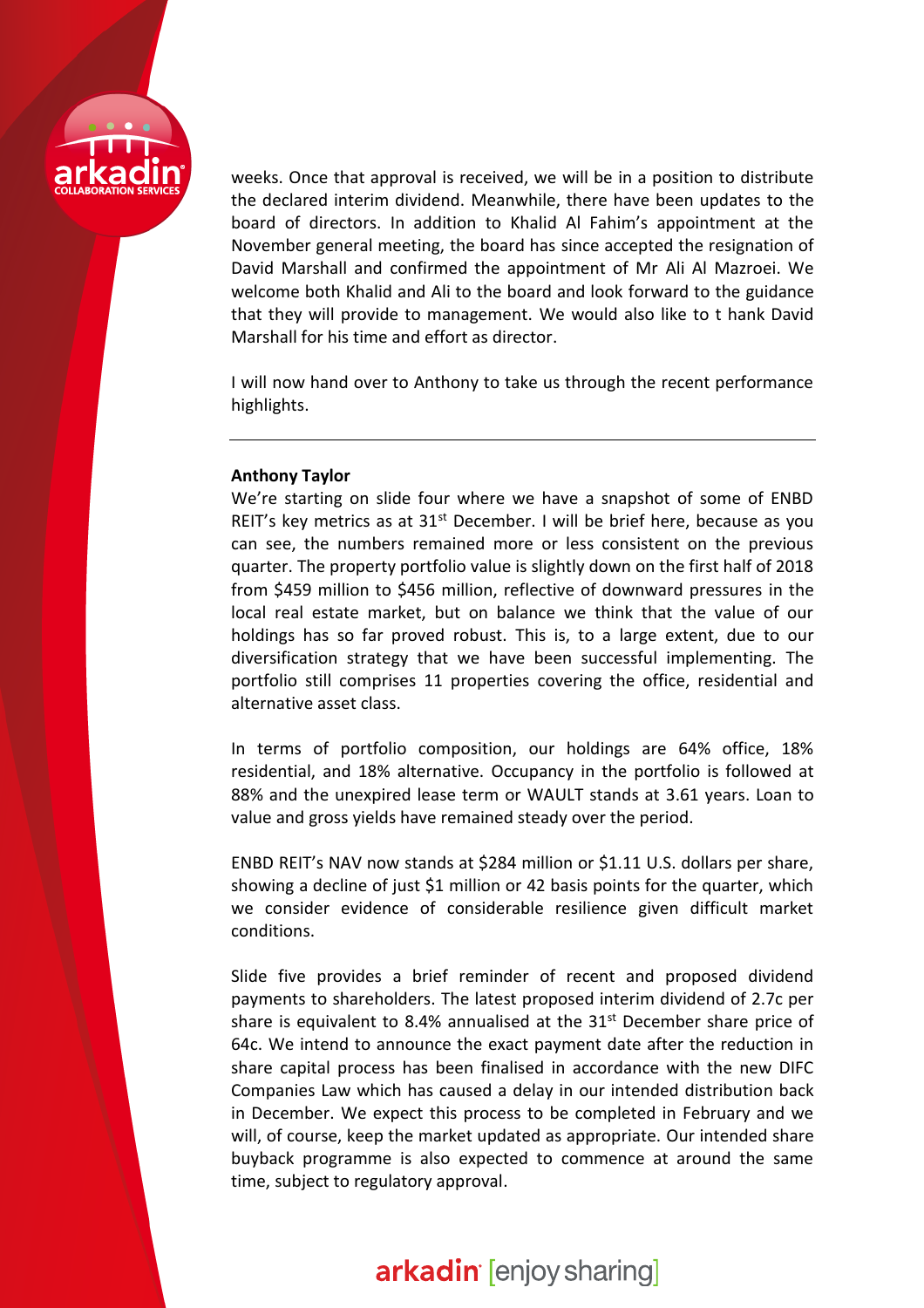

We will take a look at ENBD REIT's capital structure on slide six. As we announced in latest quarter, we had secured a competitive financing facility with Standard Chartered, reducing our cost of borrowing, which is currently the largest cost for the REIT. As you can see with Standard Chartered, we have secured favourable terms of three months LIBOR plus 2.15%, and negotiations are ongoing in regards to refinancing our remaining debt, which we hope will achieve further cost efficiencies in our borrowing. At a current loan-to-value of 38%, which is unchanged from the previous period, we have room to increase our loan-to-value to 44% when fully drawn on our available debt facilities.

Moving onto a discussion on the property portfolio, we are now on slide eight where you can see that the portfolio remains well diversified as we continue to look for opportunities to grow through the utilisation of our debt facilities.

In terms of allocation, you will see from these pie charts that diversification of our holdings is at the heart of our investment strategy and remains a key focus for management. The alternative portion of the portfolio is becoming particularly important, given challenges prevailing in the residential and to a lesser extent, the office market. Our alternative assets currently include a balance of student accommodation, education and retail, and at 18% we are looking to increase our allocation in these sub-segments, among others such as industrial and healthcare. The office sector remains our biggest holding at 64%.

Following-on on slide nine, we illustrate how we have effectively spread risk in our office portfolio by leasing assets to tenants in a wide range of sectors including ICT, legal services, healthcare, media and retail to name a few. We continue to seek long-term agreements with tenants boosting occupancy, income and unexpired lease terms and constantly monitor any over-reliance on a single tenant sector.

Slide 10 shows that occupancy across our holdings remains strong, although it has experienced some downward pressure moving from 90% to 88, driven by both the residential and office portfolio. In the case of some properties, rental rate adjustments have been necessary to safeguard occupancy, and we expect to see the occupancy improve in the near-term, albeit at lower rental levels. This is, of course, heavily influenced by the prevailing market conditions, which remain challenging.

In terms of target allocation, as we acquire further assets, we will be looking to double our holdings in the alternative segment, as this is where we see the most attractive upside potential as well as the opportunity to mitigate market volatility in the short-term. Generally speaking, we're pleased to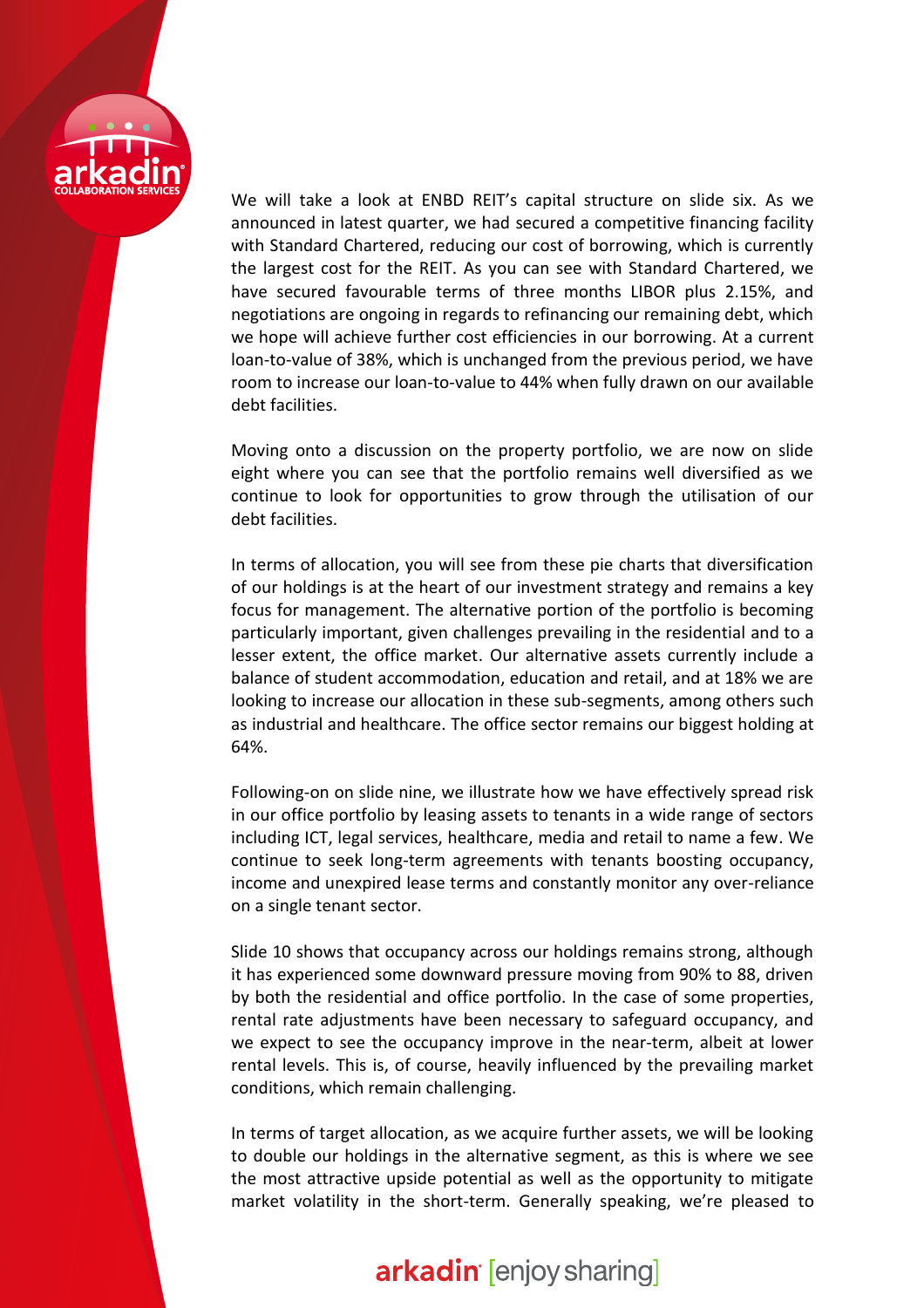

report that the valuations across the portfolio are holding up in difficult market circumstances.

Slides 11 and 12, you will note that this is particularly true of our office and alternative properties. As you would expect, the greatest downward pressure on the valuations has been experienced in the residential segment. We will reiterate again, in light of these stable valuations, how important our commitment to diversifying the portfolio is. We will be looking to acquire assets that show the best potential for high occupancy levels, longterm lease agreements and diversification within the current portfolio.

We will take a look now at the portfolio segments in more detail on slides 13 through 15, starting with the office buildings.

Despite a soft market, office valuations are holding up well. Al Thuraya 1 in Dubai Media City still occupies the most significant share of our total portfolio at 20%, followed by The Edge at 17%. WAULTs in the office portfolio are mostly strong with The Edge and Burj Daman at 2.71 and 3.01 years respectively. Overall, office portfolio occupancy is also strong at an average of 85%, which is down by 2% on the previous period. Gross rental yield from the office segment is steady at 8.3%. We do see some challenges leasing at Al Thuraya 1 during the first half of 2019, with Huawei set to vacate part of their current space, so leasing here will be a focus for our real estate team.

Moving onto the residential portfolio. Reduced rental rates have been implemented in order to maintain high occupancies. This approach has had the desired effect that income has been maximised, however, it does put current valuations under pressure. Binghatti Terraces occupancy has started to fall in the second half of 2018 and further amendments to leasing rates are set to correct this going forward. As is the nature of residential assets, the WAULTs in this part of the portfolio is typically lower than the average at 0.75 years. The gross rental yield stands at 8.4%.

On slide 15, we take a look at the alternative portfolio and this continues to perform well at 100% occupancy and the growth is a high priority for management in 2019. Here, we will target long-term leases such as that at South View School, which is for 35 years to the operator.

I will now pass it over to Asif to take you through some of the financials in more detail.

#### **Muhammad Asif Siddique**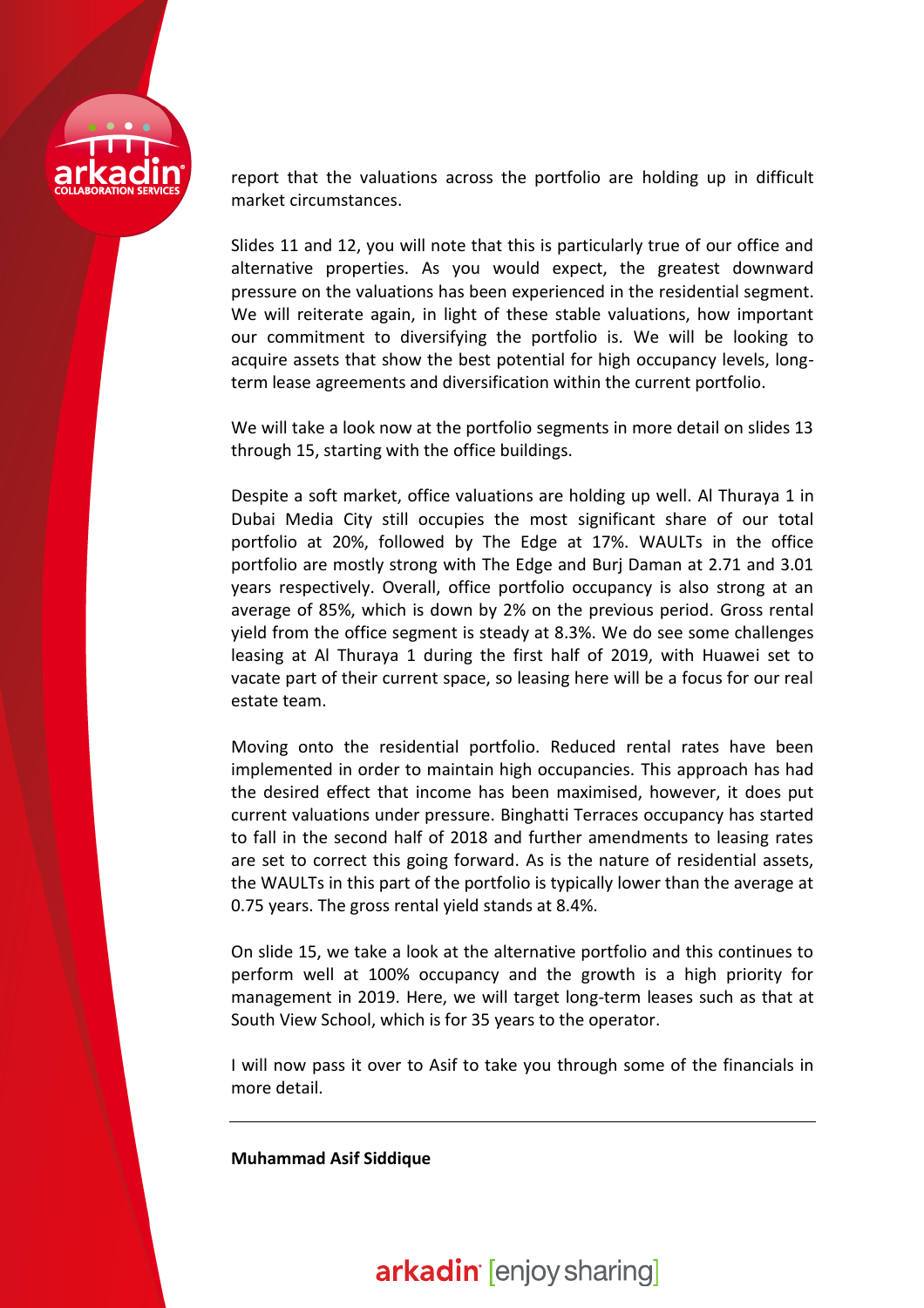

On slide 17 we look at key themes in financial performance that have emerged during the first nine months of the reporting year. These include significant improvements to net rental income or funds from operation, acquisitions and higher occupancies rising, increased gross income, a higher cash return on NAV despite challenging market conditions, and unrealised valuation losses impacting the REIT net income.

On slide 18, we have provided a summary of financial performance for the nine-month period ended  $31<sup>st</sup>$  December 2018 compared to the same period last year. Gross income has improved by 18% due to post-listing acquisitions, but it has also suffered from the impact of the soft residential market. In this respect, residential income, in particular, is lower. Operating expenses have increased by 18%, which is mostly reflective of the increased cost of the portfolio, additional drawdowns and rate hikes. We will take you through the expenses in more detail on the next slide, but if you look at funds from operations have increased by 16% for much the same reasons as those just described.

With regard to unrealised losses impacting net income, these are driven primarily by the soft rental market, which translates directly into valuation losses in the portfolio.

Moving onto slide 19, you get a clearer picture of our nine months expenses year-on-year, which have increased by \$2.8 million. The pie chart on the left of this slide breaks down the total expenses. Operating expenses of \$5.5 million are down by 3% reflective of acquiring assets at minimal cost to ENBD REIT. Meanwhile, fund expenses of \$5.1 million are also down by 2%, however, total financing costs have increased due to additional drawdown on debt facilities and increased cost of financing, which has made management's effort to secure more competitive facilities all the more important. This remains a near-term focus and once fully executed in the coming months, we would expect to see a positive impact on our P&L.

In the appendix, you will find a more detailed summary of our financials covering our statement of financial position and statement of comprehensive income.

I will now hand back to Anthony for some closing remarks.

#### **Anthony Taylor**

That concludes the brief presentation. We are appreciative of the time that you have all taken to join us and we will open up the call now to any questions.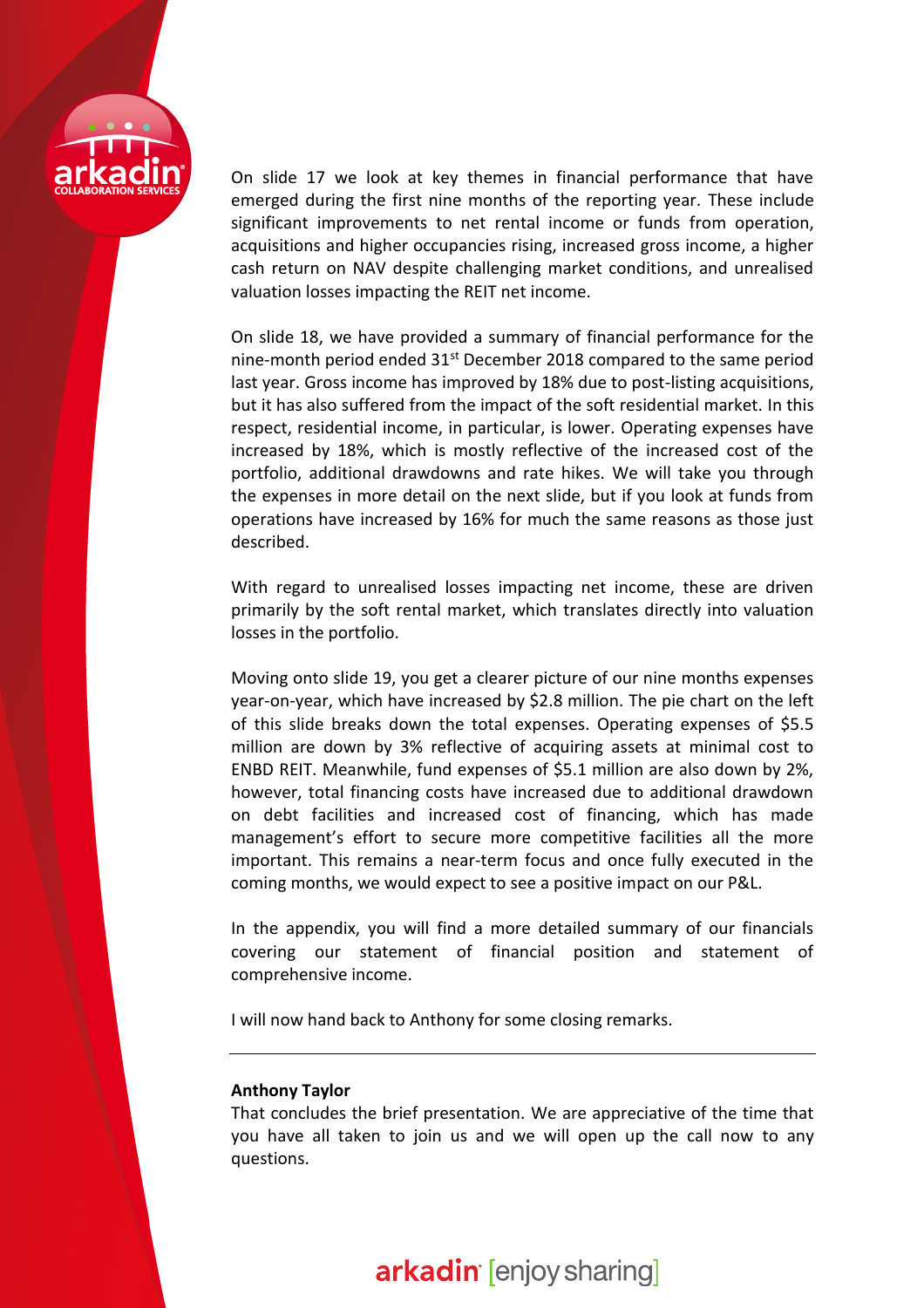

### **Question and Answer Session**

#### **Operator**

*[Operator instructions]*

Our first question comes from Mohamad Haidar from Arqaam Capital. Please go ahead.

#### **Mohamad Haidar**

Two questions please. The first one on FFO, we have seen it going down in Q3 or in this quarter to 2.9 million. On this run rate, if you annualise this FFO, it would still end up lower than the interim dividend that you paid for H1. Does this mean that the final dividend payment, if you want to maintain the 100% pay-out on FFO could be actually lower than the interim dividend? That is my first question.

The second question is on the basis of valuation of your property value, specifically for the vacant GLA, how you actually value these vacant units. Is it also on DCF approach or, for example, if the office unit in Thuraya now, occupancy goes down, how would that trigger the new valuation of the portfolio. Thank you.

#### **Anthony Taylor**

Let me address your first question on the FFO. You're correct, in terms of what we have achieved in the first half and extrapolating that for the rest of the year, it could potentially be lower than what we had achieved for the six months. What we still need to determine is how successful we are in implementing our leasing strategy for the last quarter. We have seen movements in occupancy. What you see on each quarter presentation is the end of the quarter occupancy rate for especially the residential assets which do have quite a lot of churn. You can see Binghatti Terraces is down at 69%, the other two buildings are quite high, but that doesn't necessarily mean that they were at that level for the full quarter. It is important to see how the occupancies remain for the remaining two months, and then we will have a much better indication of what that final dividend will be.

I think, for us, at a best-case, it is going to be the same, it could be potentially off what the first six months were for those reasons.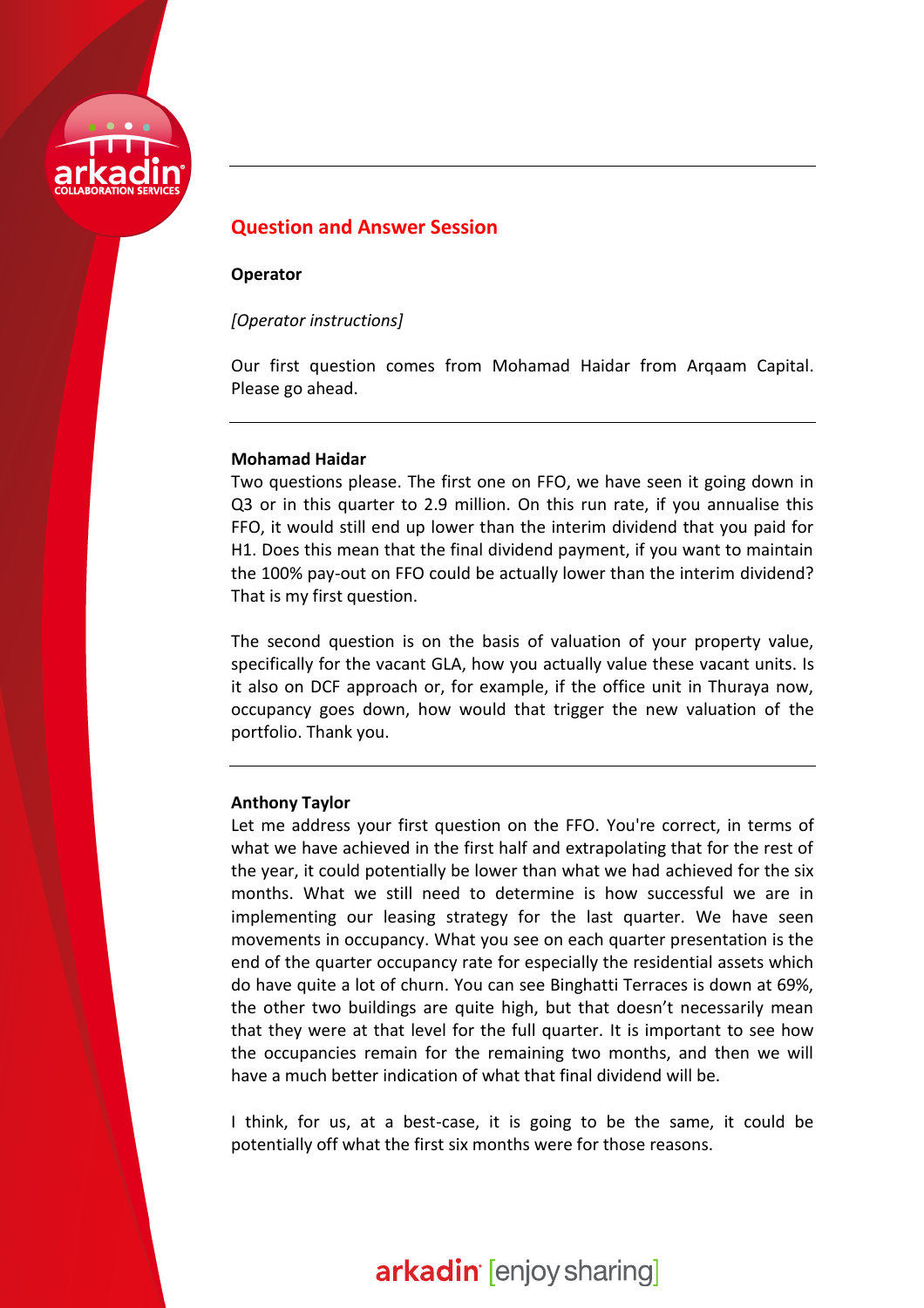

In terms of your question on the vacancies and valuation, it is done on the DCF basis, so assumptions are made every quarter in terms of the vacant space available, taking into consideration how long it's been vacant, and what is the likelihood of it leasing out at the current rate being the asking rate and the rate being achieved. I think Al Thuraya is an interesting asset in our portfolio in that the rental rate in [TCOM] are determined by [TCOM], so those will most likely be fixed, but then again there will be assumptions on how long it would take to lease out, and that would obviously have an impact on the valuation.

#### **Mohamad Haidar**

Just a follow-up question on this. So we know that lower rents would automatically trigger lower valuations, but should you also assume lower valuations if vacancy goes up and, in particular, units or that we should take into consideration other factors on this?

#### **Anthony Taylor**

As the vacancies increase, typically assets have slightly lower values than if they were full. There are a number of moving parts  $-$  is it leased above market, below market rentals, has an impact on that equation, but I think it's safe to say in the current market environment if we do start to see vacancies increasing, we would expect to see some pressures on valuation. It's not a like-for-like, so a 20% increase in vacancy does not reflect a 20% decrease in valuation at all, but there are some movements around those two metrics.

#### **Harshjit Oza**

I have some questions on this side, if I may. So two questions: first of all, occupancy has corrected a bit from quarter-to-quarter, 90% to 88%. How do you see going forward for the full year? Secondly, what does Anthony – you mentioned earlier about the valuation, if you can give us some idea that… first of all, I mean, your WAULT in residential is still very low, so how many… what sort of… how many percentages of your assets are in line with the market valuation and how many are maybe above or below, if you can give some reference with respect to your rental and the current market valuation, especially for the residential?

#### **Anthony Taylor**

I think on the occupancy, yes, we are seeing it fall off some of the highs achieved to the end of 2017, beginning of 2018, where I think we got up to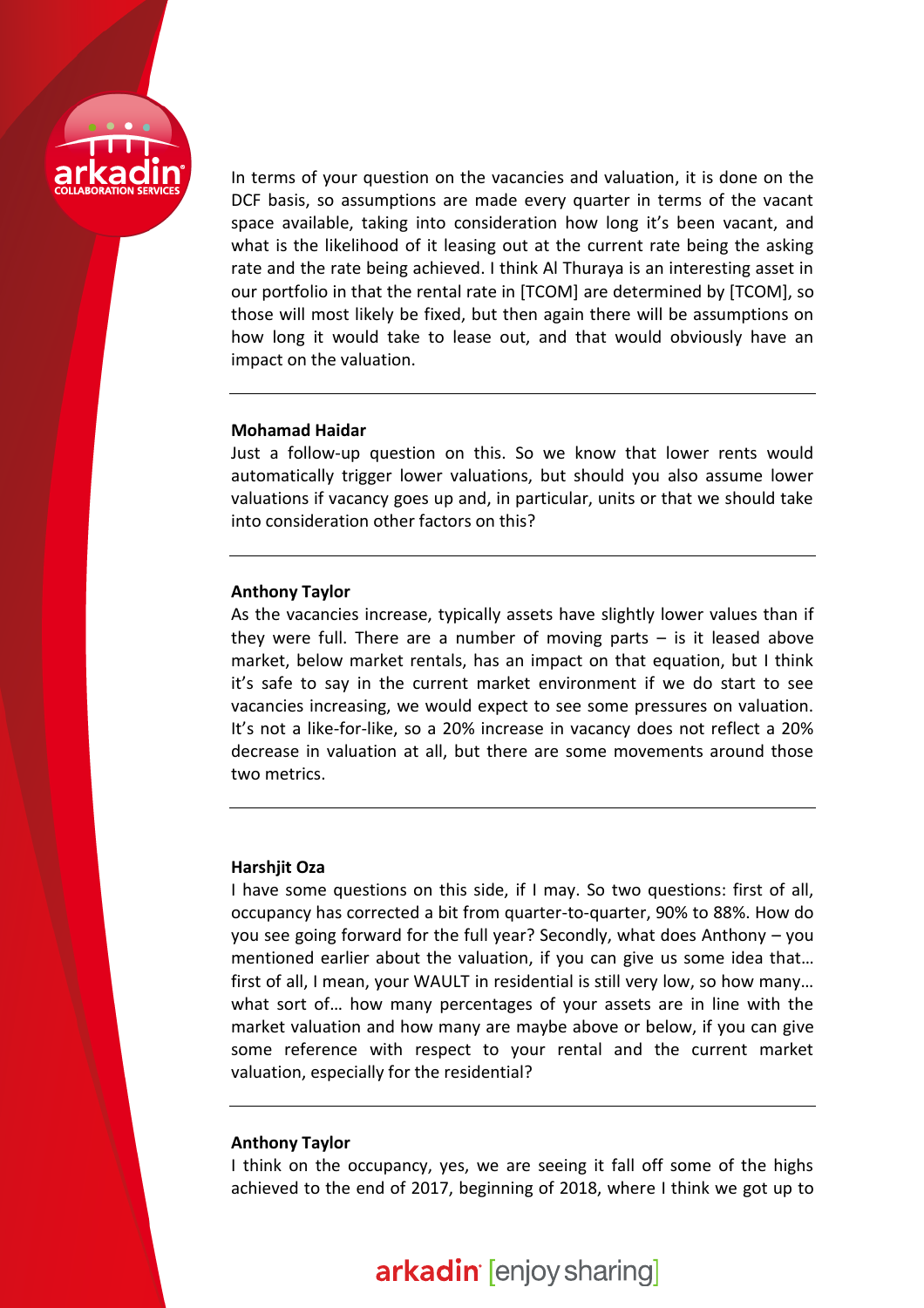

90%. It has come down slightly. Not significantly, though, and keep in mind the portfolio was I think below 80% occupied at the time of the IPO, so we have improved that significantly over the last two years, and what we're seeing now is a trade-off between trying to achieve higher rental rates versus renting it at lower rates and improving our occupancy. I do feel specifically on the residential assets that you can achieve well over 90% on each of these assets if you price it at a low rate in the market, and we're busy trying to find that balance in the current environment.

On the residential rates at the moment, it is a difficult one to answer, because we are… it's still in an environment where those rates are changing constantly. We have recently revised our market rates to be able to achieve the highest occupancies in the building, and we will see that at the end of this quarter how successful that strategy has been, but I think we've got it right. I think we're on the market rate and that should potentially have a slight impact on the valuation, but if you look – again, we're talking mainly residential, which is only 20% of our portfolio, we've seen a lot of that valuation correction already. Some of the assets have gone down by 20% since our IPO pricing.

#### **Harshjit Oza**

Yes, residential I agree, it's relatively less, but all the [mark-to-market] losses are coming from that side, correct?

#### **Anthony Taylor**

Yes. Well, again, what we're seeing is on the rest of the portfolio you have… if you look at the offices, you have contractual increases with existing tenants kicking in, which typically drives up your valuation, and at the same time you're having some market assumptions being adjusted to bring down, and the valuation holds, but we are seeing softer assumptions being applied to those assets as well.

#### **Harshjit Oza**

One on the financing cost, there was an increase in the quarterly numbers, so was there anything, one-off sort of thing, or this is…

#### **Anthony Taylor**

I will pass it onto Asif to answer.

#### **Asif Siddique**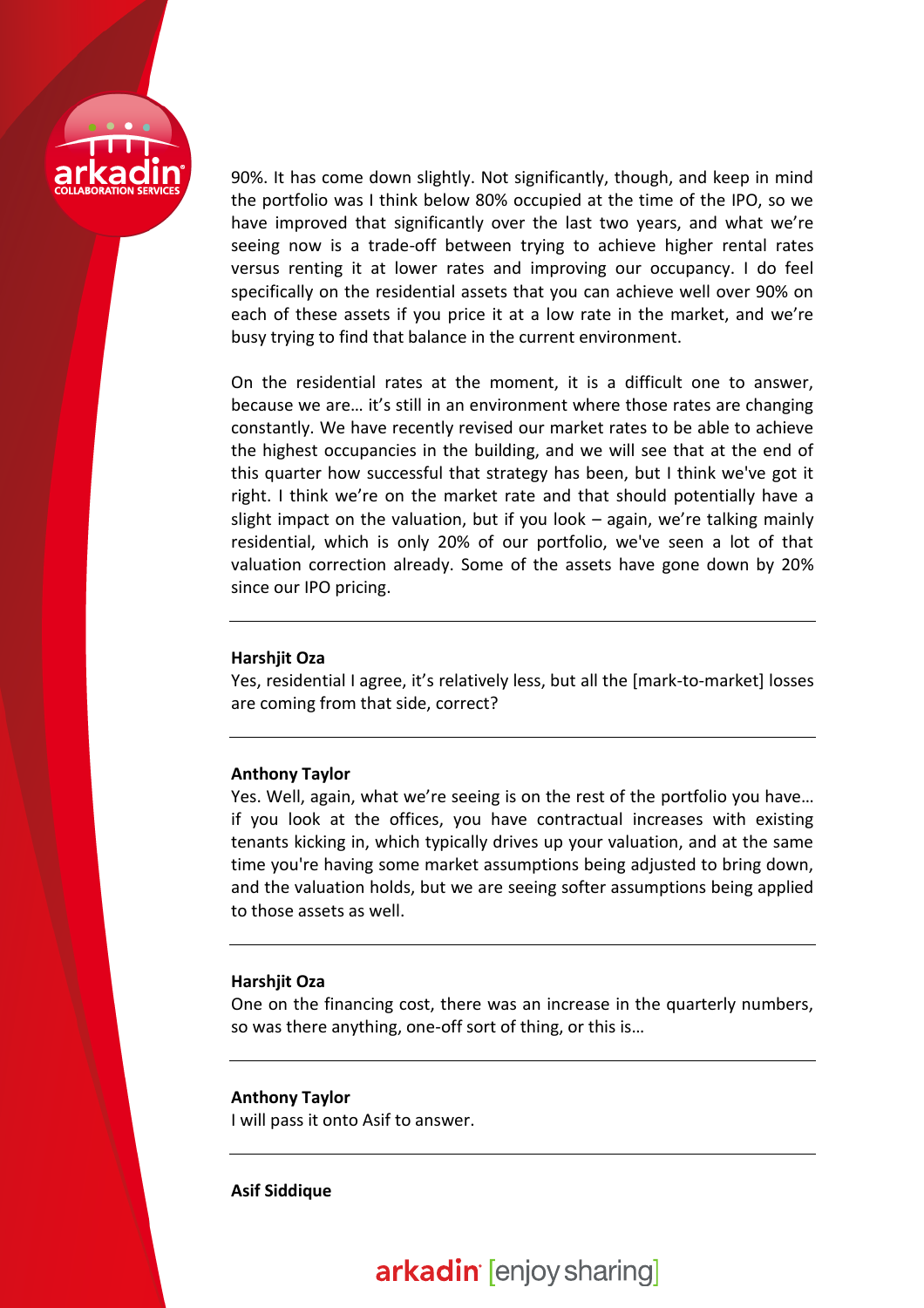

This is more related to the drawdown, which happened in the period of September/October last year. We had additional drawdowns which increased the cost. At the same time, the financing cost increased in the market, the rate hike, so these are the two main factors which caused higher interest costs or the finance costs in comparison to the last quarter.

#### **Harshjit Oza**

But now with the new facility your rates are lower, so this should improve, I guess, going forward or…?

#### **Anthony Taylor**

I think just on that point it's important to note the new facility portion of it is refinancing the existing and the rest of that facility we have earmarked for some acquisitions we're intending to do in the next two quarters, so the immediate benefit you probably won't see in the numbers, but it is cheaper in terms of the current facility, and we're out there at the moment finalising a full refinance of the existing facility that we have. So, again, we expect that to come down. It may not be evident in the next two months remaining.

#### **Operator**

Our next question comes from Anastasia Belgianakis, Greek Capital. Please go ahead.

#### **Anastasia Belgianakis**

I have a question. Given the circumstances about your fund expenses, they seem to be held at a very elevated level. In fact, you announced that your expanded your board of directors, which will only increase the fund expenses. I would like to ask you what exactly are you doing to actually reduce the fund expenses? Because given your current NAV in the market, your current market, they're almost 100% above your management fee; even on your NAV, they are almost 1% above your management fee. So I would like to ask you how do you plan to optimise them and reduce them? That's my first question.

The second question is I just want to confirm what's your high watermark as of now in order to evaluate? I assume there is no performance fee that you are accruing at the moment, but I just want to confirm that.

#### **Anthony Taylor**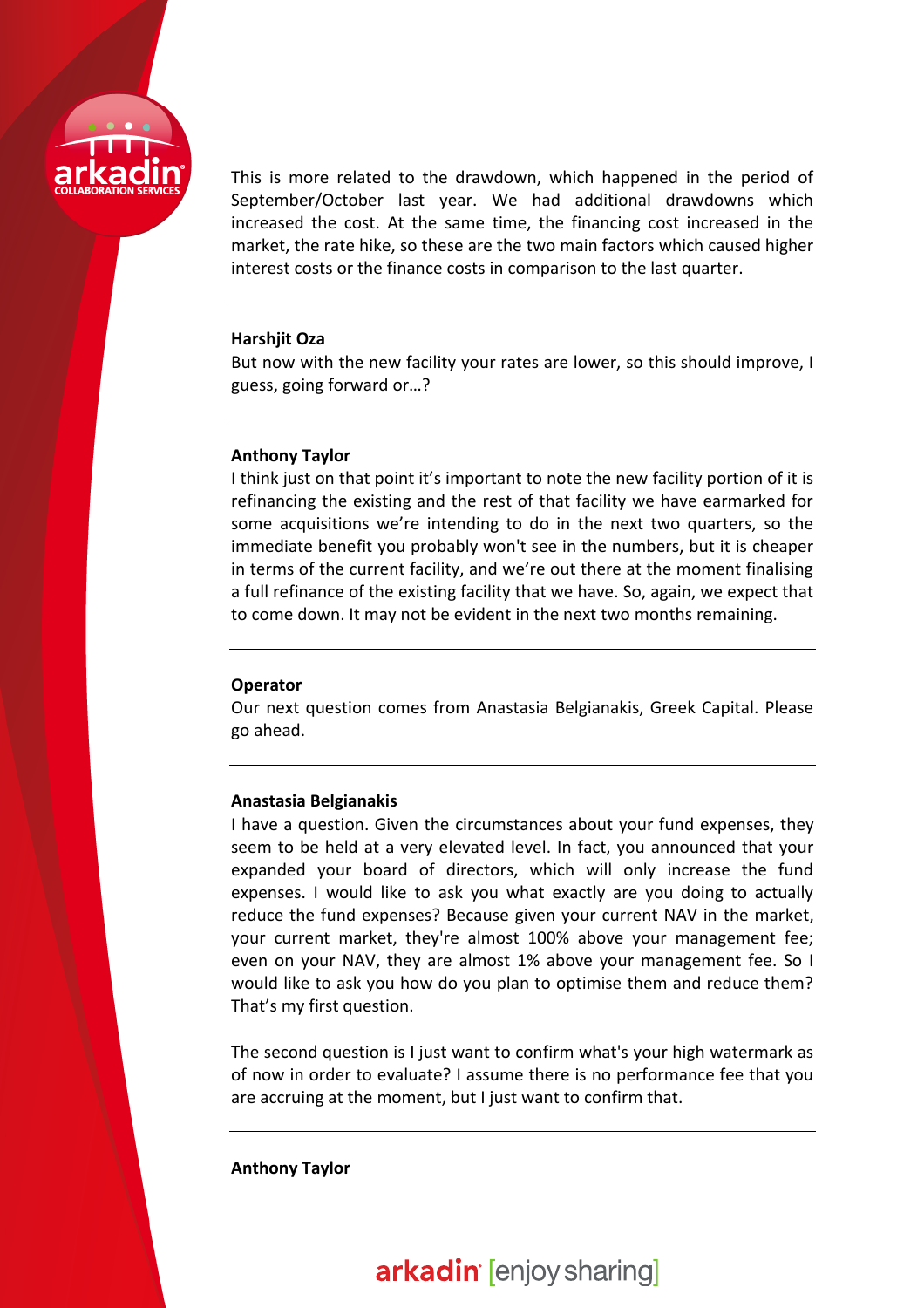

Let me start with the high watermark. It is a measure of what the NAV was at the time of the IPO less what your return of capital payment was made. You're correct. There is no performance fee being charged at the moment. We have a hurdle rate to meet as well, which is 7%, so while we are not achieving in excess of that, we're not charging any performance fees on the portfolio. You're correct, expanding the board does have a slight increase to our fund cost; it also brings a number of benefits that we hope to utilise in terms of exposure to the real estate market and other expertise. One of the key drivers for us in our budgeting for our next financial year is to look at every cost in this portfolio and try and make it as efficient as possible. We do believe, when you look at the assets in the portfolio, that maintaining a high level of quality in the service providers that we engage with is beneficial to maintaining the occupancy, and that's important for us to maintain going forward. If you try and save too much on cost, you often do that to the detriment of the income that a product can generate as well, but in the current market environment where we are seeing softer rates being achieved, we are very mindful that we need to be focusing heavily on the cost as well.

#### **Operator**

Our next question comes from Bassam Slim, Avendicum Capital Management. Please go ahead.

#### **Bassasm Slim**

I have two questions. The first one is clearly the current market situation, it's a buyer's market, so I'm assuming you must be busy as ever looking for new deals. Are there certain parts of the market that you think is a no-brainer and do you expect to see quite a positive this year? The second question is can you possibly give us an update on the buyback?

#### **Anthony Taylor**

In terms of the market and the opportunities to acquire, like we referenced in the presentation, our focus is in that alternatives sector. The reasons for that is they come with long leases and long leases hold you over any shortterm volatility, so it's about buying into five, 10-year lease arrangements with tenants and riding out this current market environment. There are more opportunities coming to us that are more attractive in terms of the pricing and that's obviously refreshing to see. It's helpful as well that we're now in a position to execute on those with the financing facilities that we've arranged, so we're expecting to transact now at better rates than what we were achieving back in 2017. But I think it's fair to say if it's a good quality asset, there are still a number of potential buyers out there looking for these